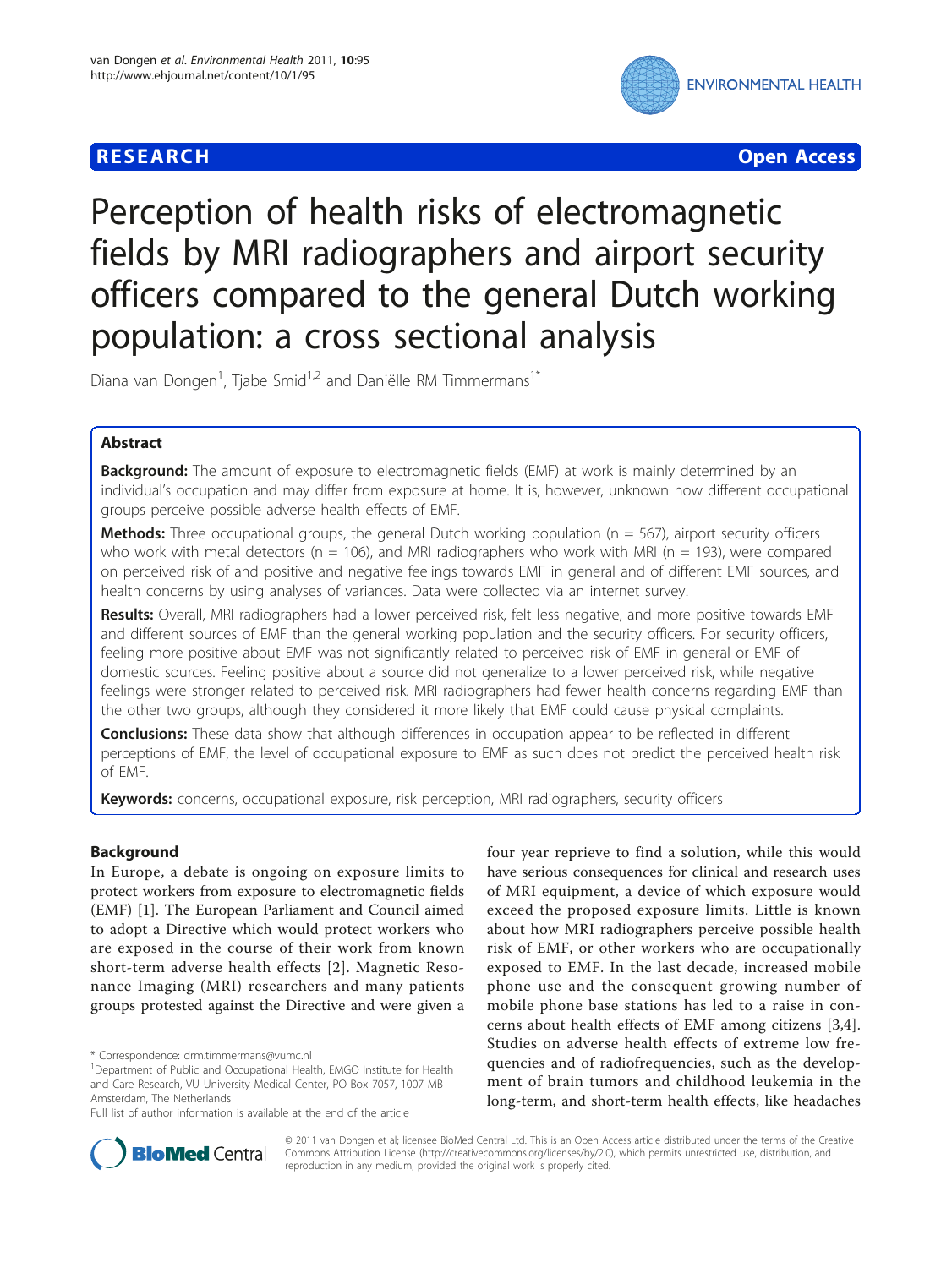and dizziness, showed scientific controversy [[5-7](#page-7-0)]. Little is known about how the working population perceives the health risk of different EMF sources, in particular those working with specific EMF-emitting equipment. A study [[8\]](#page-7-0) showed that during clinical imaging MRI workers can be exposed to magnetic fields exceeding the guidelines of the EU-Directive 2004/40/EC [[2\]](#page-7-0). There are a few studies on occupational exposure to MRI equipment and possible health effects [[9,10\]](#page-7-0). A study by de Vocht [[10](#page-7-0)] showed that MRI workers reported more complaints (vertigo, metal taste and concentration problems) than X-ray workers in a manufacturing department. Hardly any studies are done on the perceived health risks of EMF among MRI workers or have been conducted on occupational sources of EMF with field strengths far below the EMF exposure limits, such as metal detectors in airports, public buildings and shops.

People's subjective judgement of the probability and severity of adverse health effects of different EMF sources differ from the health risk as perceived by experts [[11](#page-7-0),[12](#page-7-0)]. EMF is comprised by different ranges of frequencies, such as radiofrequency (RF), extremely low frequency (ELF), as well as sub ELF (static field), which have different properties and interact differently with the human body [[13\]](#page-7-0). High voltage power lines and MRI equipment radiate ELF, while mobile phone base stations and mobile phones radiate RF. In general, lay people are not aware of this technological difference, but do rate different EMF sources differently regarding the risk for health. Factors such as not being observable, uncontrollability, and involuntariness of exposure to the hazard influence people's perception of adverse health risk from a hazard [[12\]](#page-7-0). Health risk of EMF may be perceived differently depending on a worker's knowledge and the voluntariness of exposure. In addition, people's feelings influence their decision-making and play a prominent role in the risk perception [[14](#page-7-0)-[17\]](#page-7-0). When people see the benefit of a technology and have a positive feeling towards it, they estimate the risk lower than when they have a negative or less positive feeling towards the technology [\[14\]](#page-7-0). How different occupational groups perceive the possible risk of different EMF sources is unknown.

We compared three different occupational groups: the general Dutch working population; security officers, who work regularly with a source of EMF with field strengths far below EMF exposure limits; and MRI radiographers, who work regularly with a source of EMF with field strengths close to EMF exposure limits and a strong static magnetic field. We compared these three groups on the perception of risk, and negative and positive feeling towards different EMF sources and towards EMF in general. Three different types of sources were compared: domestic, occupational, and environmental, differing in voluntariness of exposure. Domestic sources are sources people choose to have or use (voluntary), for example a mobile phone, a cordless phone (digital enhanced cordless telecommunication (DECT)), and a microwave oven (though it is recognised that concerns about each of these domestic sources can be very different). Occupational sources are sources specifically used at work (semi-voluntary), such as MRI equipment and a metal detector. Environmental sources are sources not owned personally by individuals and to which people are involuntarily exposed, such as power lines and mobile phone base stations. We also compared the occupational groups on health concerns.

With this study we wanted to find answers to the following questions: (1) Do the occupational groups differ on perceived risk of and feelings towards EMF in general and of different EMF sources, and if so to what extent?; (2) What is the relationship between negative and positive feeling with perceived risk of EMF in general and of different EMF sources of the occupational groups?; (3) Do the occupational groups differ on health concerns with respect to EMF and different EMF sources, and if so to what extent?

# Methods

#### **Participants**

Three groups were studied: Group 1 consisted of people of the general Dutch working population; group 2 consisted of airport security officers who regularly work with a source of EMF with field strengths far below EMF exposure limits (metal detector); and group 3 consisted of MRI radiographers who regularly work with a source of EMF with field strengths close to EMF exposure limits (MRI equipment). The working population was approached via an invitation in an online consumer panel (20,000 members, ISO 20252 and ISO 26362). The panel consisted of a representative sample of the adult Dutch population. The sample was stratified on demographic features (age, gender, educational level and area of residence) to ensure that the sample is an accurate representation of the population. Panel members were not invited to participate if they had cooperated in a previous study on EMF earlier that year. Participants received points for cooperation, which could be exchanged for gifts. Within a week 1009 participants had filled out the questionnaire. Of the 1009 participants, 57% were employed and included in this study. Nine participants were excluded because they worked with EMF sources with exposures above Action Level [[13\]](#page-7-0), the exposure level at which personal reduction is obligatory. This working population was equal on age, gender and educational level to the Dutch working population according to the CBS (Statistics Netherlands).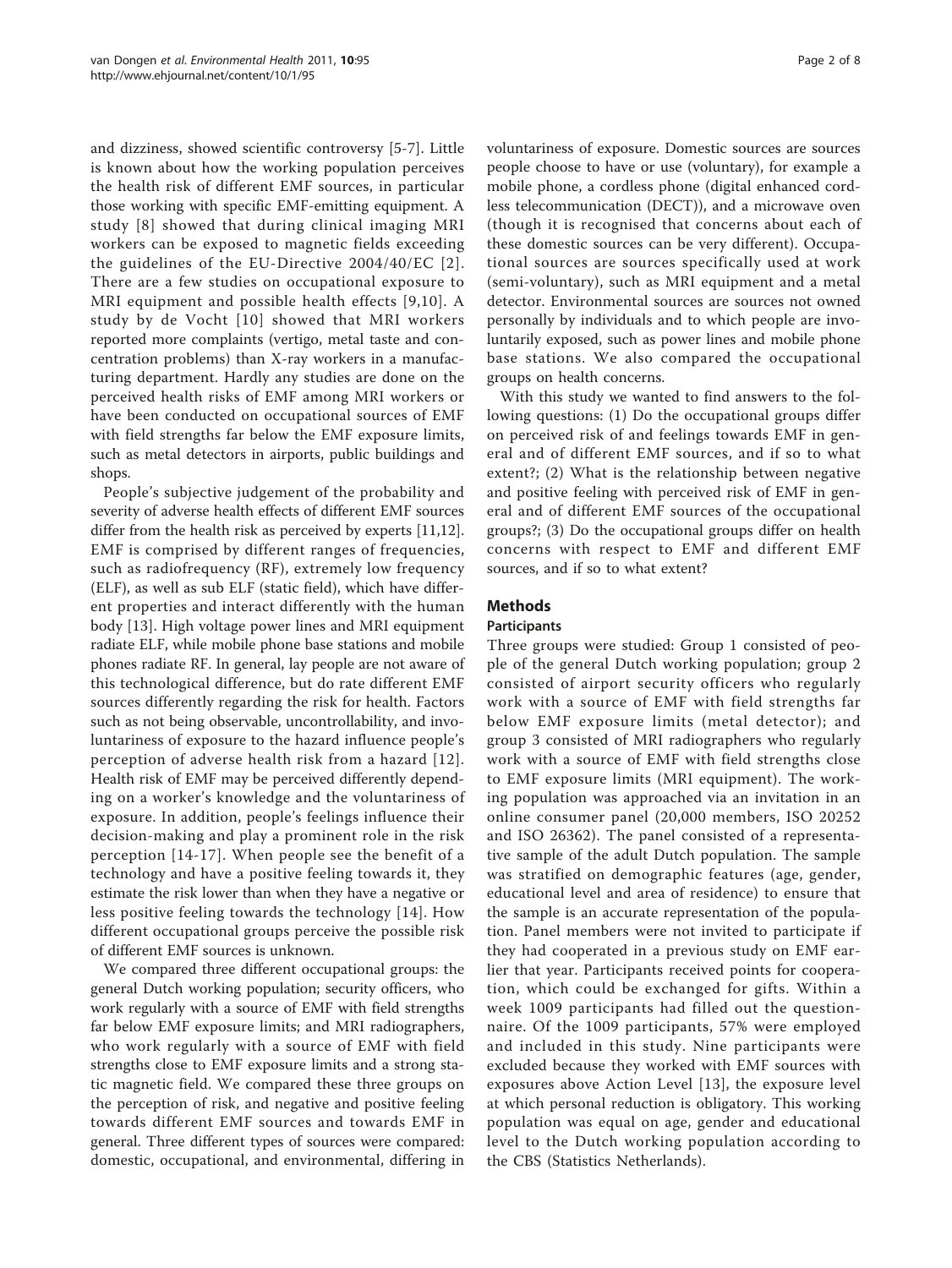The security officers were recruited via a security company at Schiphol/Amsterdam airport. They were approached in their break by one of the researchers. They were asked to participate in an anonymous, online study on EMF sources in daily life and at work. In exchange for their e-mail address they received a small incentive, which resulted in 217 officers signing up.

MRI radiographers were recruited via a call from the Dutch Society for Medical Imaging and Radiotherapy (NVMBR) through an advertisement in their monthly journal and through contact by a NVMBR representative in most Dutch hospitals. The call described that the study was about the use of EMF in daily life and at work. MRI radiographers were asked to send their email address. To this call 344 MRI radiographers from 36 hospitals responded.

Both security officers and MRI radiographers who had signed up received an e-mail with a link to the questionnaire. They received a first reminder after a week and a second one after two weeks. The response rate of the security officers was 49%. The response rate of the MRI radiographers was 56%. The security officers received, additionally to the small incentive they got for their email address, company points after filling out the questionnaire, which they could exchange for gifts. The MRI radiographers received a small incentive.

#### Outcome measures

The items used in this study were selected from a larger questionnaire on risk perception and EMF. In the introduction of the questionnaire, it was explained to participants that the questions involved EMF, but no description of EMF was provided. The concepts measured were risk perception of EMF in general, risk perception of different EMF sources, positive and negative feelings towards EMF in general and of different EMF sources, and concerns about health effects of EMF.

# Perceived risk of and feelings towards EMF in general and different EMF sources

Risk perception of EMF was measured by asking the participants how dangerous they thought EMF was ("To what extent do you think EMF is dangerous?", rated on a 5-point scale from 'very harmless' to 'very dangerous'). Negative and positive feeling towards EMF were measured by asking the participants how frightening they thought EMF was ("When I think of EMF I think it is frightening", rated on a 7-point scale from 'not at all' to 'very') and how positive their feeling was towards EMF ("When I think of EMF I think it is positive", rated on a 7-point scale from 'not at all' to 'very').

To measure the perceived risk of the different EMF sources, participants were asked to rate questions on risk perception ("To what extent do you think this technology is a health risk?"), positive feeling ("To what extent do you have a positive feeling about this technology?") and negative feeling ("To what extent do you get an unsafe feeling of this technology?") on a 5-point scale from 'not at all' to 'very much'.

Eight different EMF sources were selected based on their different properties. Three types were used: domestic, occupational, and environmental. Domestic sources included commonly used equipment, namely a mobile phone, a microwave oven, and a cordless phone (DECT). Occupational sources included the MRI and a metal detector. Environmental sources included a GSM base station, a UMTS base station and power lines. Both UMTS and GSM base station were included while previous focus group interviews (data not published) showed that people were more concerned about the new UMTS base station, than the older GSM base station. To compare these three types of EMF sources, a group mean of risk perception was calculated for the domestic sources and the environmental sources. Risk perception of a DECT, a microwave oven, and a mobile phone were summed into domestic source ( $\alpha$  = .88). Risk perception of power lines, a GSM base station, and an UMTS base station were summed up for environmental source ( $\alpha$  = .93). The metal detector and the MRI were not combined for the occupational source, since too many differences in risk perception were expected between these two sources.

### Concerns about health effects of EMF

With regard to concerns about health effects, a distinction between diseases and physical complaints was made. The difference between diseases and physical complaints was explained in the text prior to the questions about the health effects. Participants were told that: "In the next part a distinction is made between physical complaints and diseases. Diseases are e.g. diabetes, flu, and malaria. Physical complaints are symptoms that are not specifically part of the disease you might have right now, e.g. dizziness, pain, and shortness of breath." Participants were asked whether they believed people could get a disease from EMF. If answered 'yes', two other questions followed: "How many people in the Netherlands do you think will get a disease caused by EMF?" (on a 6-point scale from 'less than 10' to 'more than 100,000') and "What are the chances of getting a disease of EMF yourself?" (on a 5-point scale from 'not/very low' to 'very high'). The same questions were asked about physical complaints. We assumed that participants knew that the Dutch population size is approximately 16 million, therefore, no indication of it was given with the questions.

### Data analyses

Analyses of variances were conducted to compare the three occupational groups on risk perception, and negative and positive feeling of EMF in general. The same statistical analyses were used for risk perception, and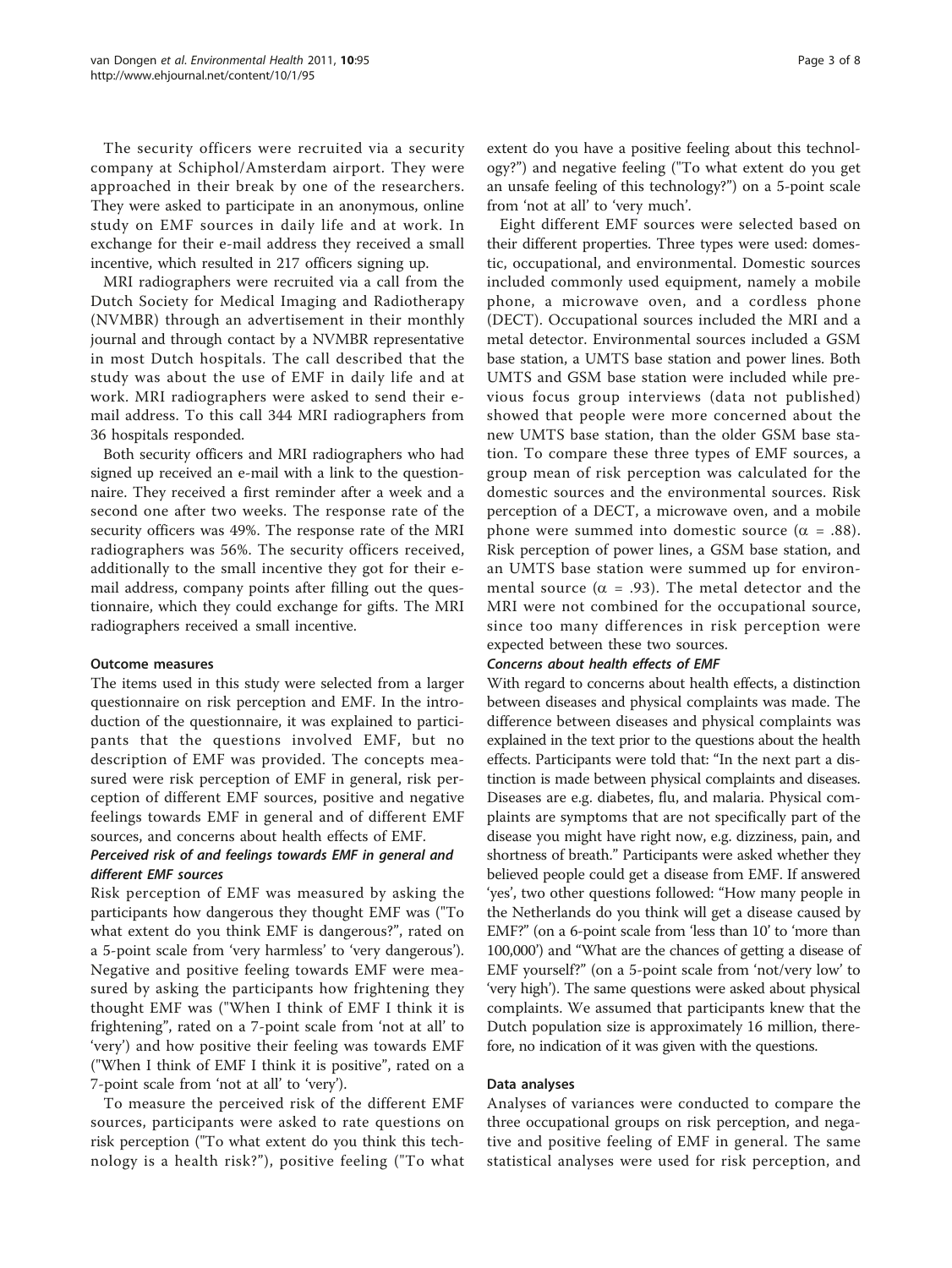negative and positive feeling per EMF source. Repeated measures analysis of variance was used to compare differences between the occupational groups on perceived risk of the different types of sources. Between subjects factor was the occupational group and the within subjects factor the risk perception of domestic sources, metal detector, MRI, and environmental sources. Bonferroni correction was applied for post hoc comparison groups on all of the above analyses. To verify that the differences between the groups were not related to differences in educational level, Pearson correlation was used within the general working population to see if educational level influenced the other variables.

Pearson correlation was used to measure the correlations between risk perception, negative and positive feelings of EMF in general, domestic sources, metal detector, MRI, and environmental sources within each occupational group. Fisher's z was used to test whether correlations differed significantly between groups and different EMF sources.

Pearson chi-square tests were conducted to analyse differences between the three occupational groups in whether participants believed EMF could cause a disease. Pearson chi-square tests were performed per item comparing two out of the three groups with each other. To analyse how many Dutch participants were believed to have a disease caused by EMF, the question was dichotomized on the median. Pearson chi-square tests were used to compare the groups on differences regarding estimates larger than 10,000, the median. Analysis of variances was used to compare the groups on what they thought the chances were of getting a disease themselves caused by EMF. The same statistical analyses were used for physical complaints.

#### Results

#### Participants

The group characteristics demonstrate some differences between the groups. MRI radiographers are usually higher educated women, while the security officers are younger and their educational level was mainly medium (see Table 1). No strong significant correlations were found within

the general working population between educational level and the variables perceived risk of EMF in general and of different EMF sources and feelings towards EMF in general and of different EMF sources  $(-.17 < r^2 > .15)$ . Therefore, we can presume that the found differences between the occupational groups were not related to the difference in educational level between the groups.

## Perceived risk of and feelings towards EMF in general and of different EMF sources

Table [2](#page-4-0) shows risk perception of and feelings towards EMF in general and of different EMF sources of the three groups. Analyses of variance showed that MRI radiographers felt significantly more positive and less negative about EMF and had a lower perceived risk of EMF than the general working population and security officers.

The MRI radiographers rated all sources of EMF as being significantly less hazardous for health (risk perception) than the other two groups, including their own occupational source, the MRI equipment.

Security officers rated almost all sources of EMF more hazardous than the other two groups, including their own occupational source, the metal detector. The largest differences between the three groups in feelings towards the different EMF sources was found for the occupational sources. MRI radiographers were most positive about the MRI equipment and significantly more than the other two groups. We also found that security officers were significantly more positive about the metal detector than the working population, but at the same time, they were also significantly more negative about the metal detector than the other two groups.

There were also differences in the risk perception of different types of EMF sources. Repeated measure analysis of variance showed an overall effect of sources (F(3,  $858$ ) = 6.97; p < .01) with all sources differing significantly from each other and with the metal detector having the lowest rating on perceived risk and environmental sources the highest. Domestic sources were overall rated significantly less hazardous for health than environmental sources.

#### Table 1 Group characteristics

|                       | Working population $(N = 567)$ | Security officers ( $N = 106$ ) | MRI radiographer ( $N = 193$ ) |  |  |
|-----------------------|--------------------------------|---------------------------------|--------------------------------|--|--|
| Gender (% male)       | 58.2                           | 52.8                            | 23.3                           |  |  |
| Age (m (sd))          | 42 (12.5)                      | 37 (10.9)                       | 40(9,4)                        |  |  |
| Education level ° (%) |                                |                                 |                                |  |  |
| Low                   | 24.2                           | 5.7                             |                                |  |  |
| Medium                | 43.4                           | 82.1                            | 5.2                            |  |  |
| High                  | 32.5                           | 12.3                            | 94.8                           |  |  |

° Low: primary school, lower level of secondary school, or lower vocational training. Medium: higher level of secondary school, or intermediate vocational training. High: higher vocational training or university.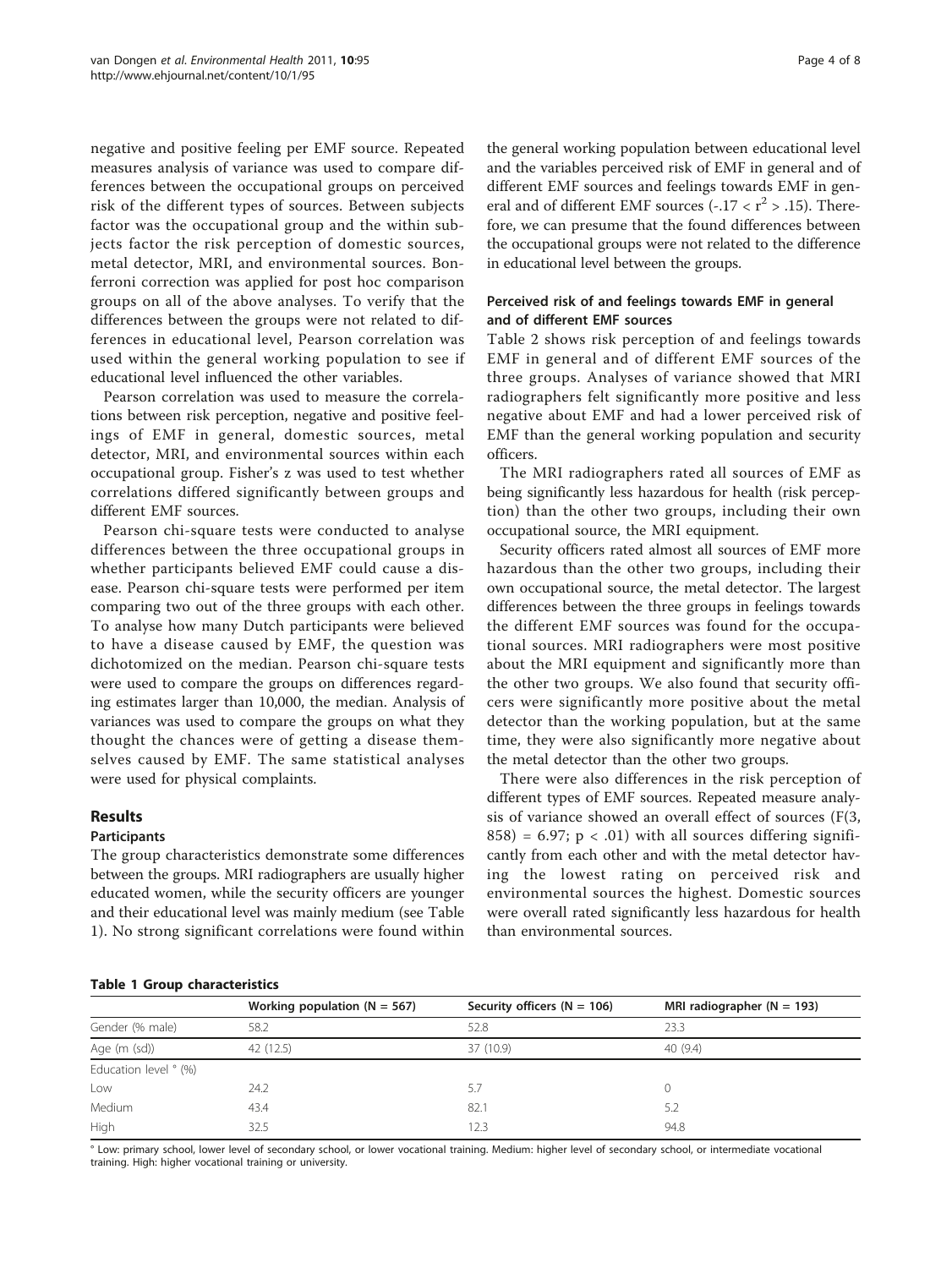|                           |                   | Risk perception<br>(5-point scale: "very harmless"-"very dangerous") |                                           |                          | Negative feeling<br>(5-point scale: "no"-"very much") |                                    |                          | Positive feeling<br>(5-point scale: "no"-"very much") |                                      |                               |
|---------------------------|-------------------|----------------------------------------------------------------------|-------------------------------------------|--------------------------|-------------------------------------------------------|------------------------------------|--------------------------|-------------------------------------------------------|--------------------------------------|-------------------------------|
| (m(sd))<br>EMF in general |                   | Working pop.<br>$3.0^3$ (0.8)                                        | <b>Security officers</b><br>$3.0^3$ (0.7) | MRI radiogr.<br>2.7(0.7) | Working pop.<br>$2.8^{2}$ , $(1.0)$                   | Security officers<br>$2.3^3$ (1.1) | MRI radiogr.<br>1.8(0.9) | Working pop.<br>$3.2^{2.3}$ (1.1)                     | <b>Security officers</b><br>2.1(0.9) | MRI radiogr.<br>$2.8^2$ (0.9) |
|                           |                   |                                                                      |                                           |                          |                                                       |                                    |                          |                                                       |                                      |                               |
|                           | Mobile phone      | $2.6^3$ (1.1)                                                        | $2.9^{1,3}$ (1.2)                         | 2.3(0.9)                 | 2.0(1.0)                                              | $2.3^{1.3}$ (1.2)                  | 1.9(0.9)                 | 3.8(1.0)                                              | 3.9(1.0)                             | 3.9(0.8)                      |
|                           | <b>DECT</b>       | $2.3^3$ (1.0)                                                        | $2.5^3$ (1.1)                             | 2.1(0.9)                 | 1.9(1.0)                                              | $2.1^{13}$ (1.0)                   | 1.8(0.9)                 | 3.6(1.1)                                              | 3.5(1.1)                             | $3.8^{1,2}$ (0.9)             |
| Occupational<br>sources   | <b>MRI</b>        | $2.8^3$ (1.1)                                                        | $2.93$ (1.1)                              | 2.5(0.9)                 | 2.3(1.2)                                              | $2.4^3$ (1.2)                      | 2.1(1.0)                 | 3.6(1.2)                                              | 3.4(1.2)                             | $4.2^{1,2}$ (0.9)             |
|                           | Metal detector    | $2.3^{3}$ (1.0)                                                      | $2.8^{1,3}$ (1.1)                         | 2.0(0.9)                 | 2.0(1.0)                                              | $2.5^{1,3}$ (1.2)                  | 1.8(0.9)                 | 3.1(1.1)                                              | $3.5^{\mathrm{T}}$ (1.1)             | 3.3(1.0)                      |
| Environmental<br>sources  | Power lines       | 3.0(1.3)                                                             | $3.4^{1,3}$ (1.2)                         | 2.8(1.1)                 | 2.6(1.3)                                              | $2.91$ (1.4)                       | 2.7(1.3)                 | 3.0(1.2)                                              | 2.8(1.1)                             | 3.1(1.2)                      |
|                           | GSM base station  | $3.0^3$ (1.2)                                                        | $3.2^3$ (1.2)                             | 2.7(1.0)                 | 2.4(1.3)                                              | 2.6(1.3)                           | 2.4(1.2)                 | 3.0(1.1)                                              | 3.0(1.2)                             | 3.1(1.1)                      |
|                           | UMTS base station | $3.1^3$ (1.2)                                                        | $3.2^3$ (1.2)                             | 2.8(1.1)                 | 2.5(1.3)                                              | 2.7(1.3)                           | 2.5(1.2)                 | 2.9(1.1)                                              | 2.9(1.2)                             | 3.0(1.1)                      |

<span id="page-4-0"></span>Table 2 Means and standard deviations of risk perception and feelings towards EMF in general and different sources per group

 $\frac{1}{1}$  p < .05, significantly higher (ANOVA) than the working population,  $\frac{2}{1}$  p < .05, significantly higher (ANOVA) than the security officers,  $\frac{3}{1}$  p < .05, significantly higher (ANOVA) than the MRI radiogr Bonferroni correction.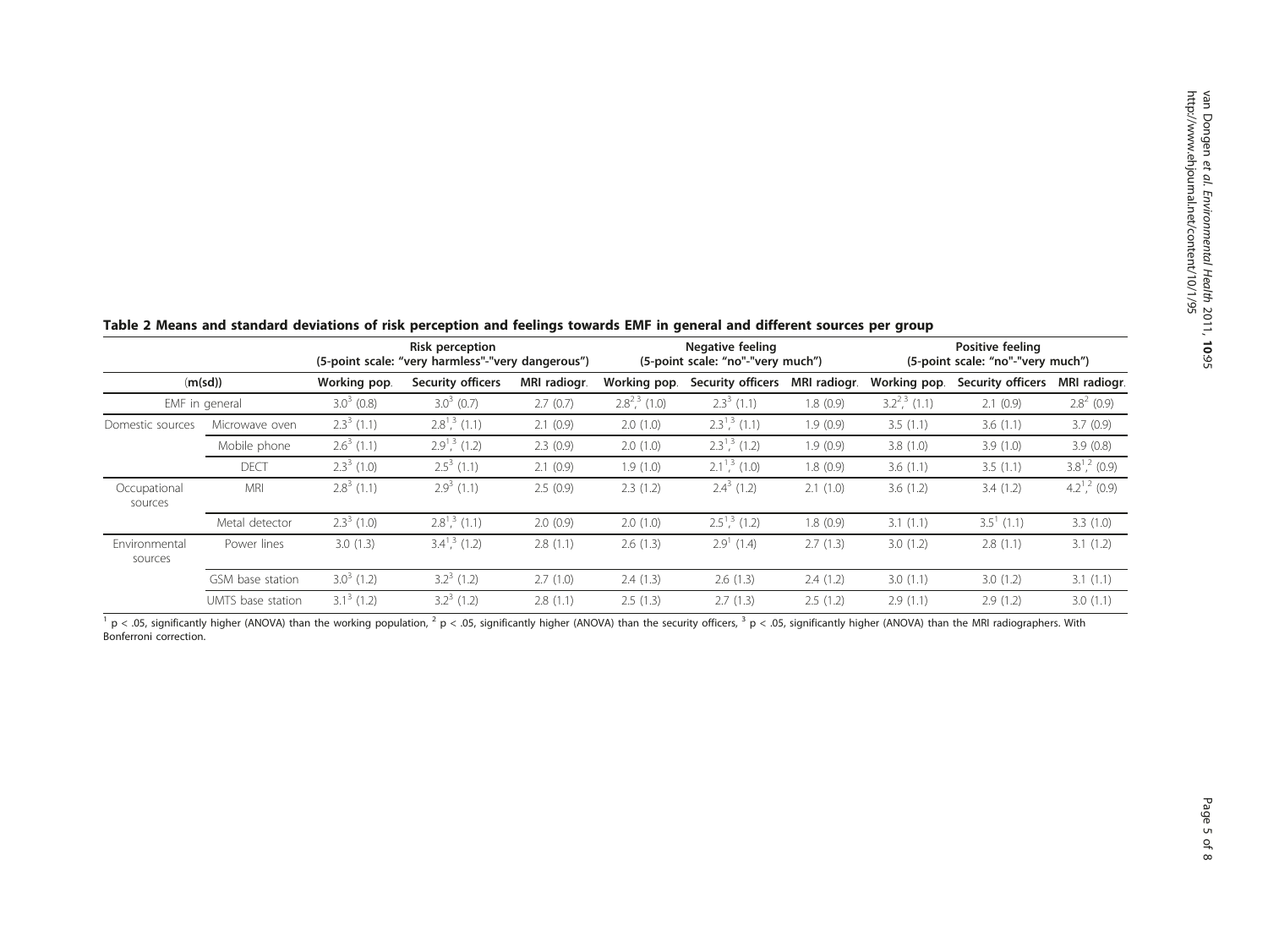|                                | Negative feeling |                          |              | Positive feeling |                          |              |  |
|--------------------------------|------------------|--------------------------|--------------|------------------|--------------------------|--------------|--|
|                                | Working pop.     | <b>Security officers</b> | MRI radiogr. | Working pop.     | <b>Security officers</b> | MRI radiogr. |  |
| Risk perception domestic       | $.65***$         | $64***$                  | $71**$       | $-35***$         | - 18                     | $-38**$      |  |
| Risk perception MRI            | 57**             | 55**                     | $61***$      | $-21**$          | $-26***$                 | $-30**$      |  |
| Risk perception metal detector | 57**             | $.65***$                 | 69**         | $-74***$         | $-36***$                 | $-32**$      |  |
| Risk perception environmental  | 68**             | $62**$                   | 75**         | $-36***$         | $-22*$                   | $-47**$      |  |

<span id="page-5-0"></span>Table 3 Correlations between risk perception and feelings of different EMF sources per occupational group

\*\*. Correlation is significant at the 0.01 level.

\*. Correlation is significant at the 0.05 level.

For negative feeling towards the EMF sources, repeated measure analysis of variance also showed an overall effect of sources  $(F(3, 858) = 7.00; p < .01)$  with the lowest negative feeling for domestic sources and the highest for environmental sources. Repeated measure analysis of variance also showed an overall effect of sources for positive feeling towards different EMF sources (F(3, 858) = 8.61;  $p < .01$ ). Domestic sources were rated most positive, but did not significantly differ from the MRI. Environmental sources were rated least positive.

### Relationships between perceived risk of and feelings towards EMF in general and of different EMF sources

The security officers did not differ in perceived risk of EMF from the general working population, but felt significantly less negative and less positive about EMF in general. Negative feeling correlated in all three groups significantly with perceived risk (general working population:  $r = .61$ ; security officers:  $r = .36$ ; MRI radiographers:  $r = .44$ ,  $p < .05$ ). With the exception of the security officers ( $r = -.12$ ,  $p = .240$ ), positive feeling and risk perception of EMF had a significantly negative correlation in the general working population ( $r = -0.50$ ,  $p <$ .05) and a weak but significant negative correlation in the MRI radiographers group ( $r = -.28$ ,  $p < .05$ ). Fisher's r to z transformation showed that for the general working population there was a stronger positive correlation between risk perception and negative feeling than for the MRI radiographers ( $z = 3.10$ ,  $p < .01$ ) and the security officers ( $z = 2.82$ ,  $p < .01$ ). Also, a stronger negative

correlation between risk perception and positive feeling was found for general working population compared to the MRI radiographers ( $z = -3.12$ ,  $p < .01$ ) and the security officers  $(z = -4.00, p < .01)$ .

In Table 3 the correlations between perceived risk of and feelings towards EMF in general and of different sources are demonstrated per group. The majority of outcome measures correlate within the groups. There were strong positive correlations between risk perception and negative feeling of the different EMF sources which were stronger than the correlations between risk perception and positive feeling. With the exception of the security officers on domestic sources, positive feeling and risk perception of the different EMF sources have significant negative correlations. Fisher's z showed that most correlations did not differ significantly between the three occupational groups. Exceptions were: the correlations of environmental sources of security officers and MRI radiographers for negative feeling ( $z = 2.03$ ,  $p <$ .05) and for risk perception and positive feeling  $(z =$ -2.34,  $p < .05$ ), and the correlations of metal detectors of working population and MRI radiographers for negative feeling  $(z = -2.39, p < .05)$ .

#### Concerns about health effects of EMF

68% of all the participants believed that EMF could cause a disease and 76% believed it could cause physical complaints. There were no significant differences between beliefs about a disease and beliefs about developing physical complaints (see Table 4), with the exception of the MRI radiographers. Pearson chi-square tests

Table 4 Percentages and estimates of participants' health concerns per occupational group

|                        | Do EMF have health effects? (Number |          |                     | How many Dutch people have health      |          |         | What are the chances of getting health |                   |            |
|------------------------|-------------------------------------|----------|---------------------|----------------------------------------|----------|---------|----------------------------------------|-------------------|------------|
|                        | yes $(\%)$ ) $^a$                   |          |                     | effects? (% above median) <sup>a</sup> |          |         | effects yourself? (mean (SD))°         |                   |            |
|                        | Working                             | Security | MRI                 | Working                                | Security | MRI     | Working                                | Security          | <b>MRI</b> |
|                        | pop.                                | officers | radiogr.            | pop.                                   | officers | radiogr | pop.                                   | officers          | radiogr.   |
| Disease                | $397^3$ (70%)                       | 73 (70%) | 118 (61%)           | $26.2^3$                               | $35.6^3$ |         | $2.2^3$ (0.8)                          | $2.7^{1.3}$ (1.0) | 2.0(1.0)   |
| Physical<br>complaints | 423 (75%)                           | 78 (74%) | $161^{12}$<br>(83%) | $30.3^{3}$                             | 29.5     | 20.5    | 2.3(0.8)                               | $2.7^{3}$ (1.0)   | 2.2(1.1)   |

<sup>a</sup> Pearson chi-square test; ° 5-point scale from "not" to "very high"

Analyses of variances, <sup>1</sup> p < .05, significantly higher than working population, <sup>2</sup> p < .05, significantly higher than security officers, <sup>3</sup> p < .05, significantly higher than MRI radiographers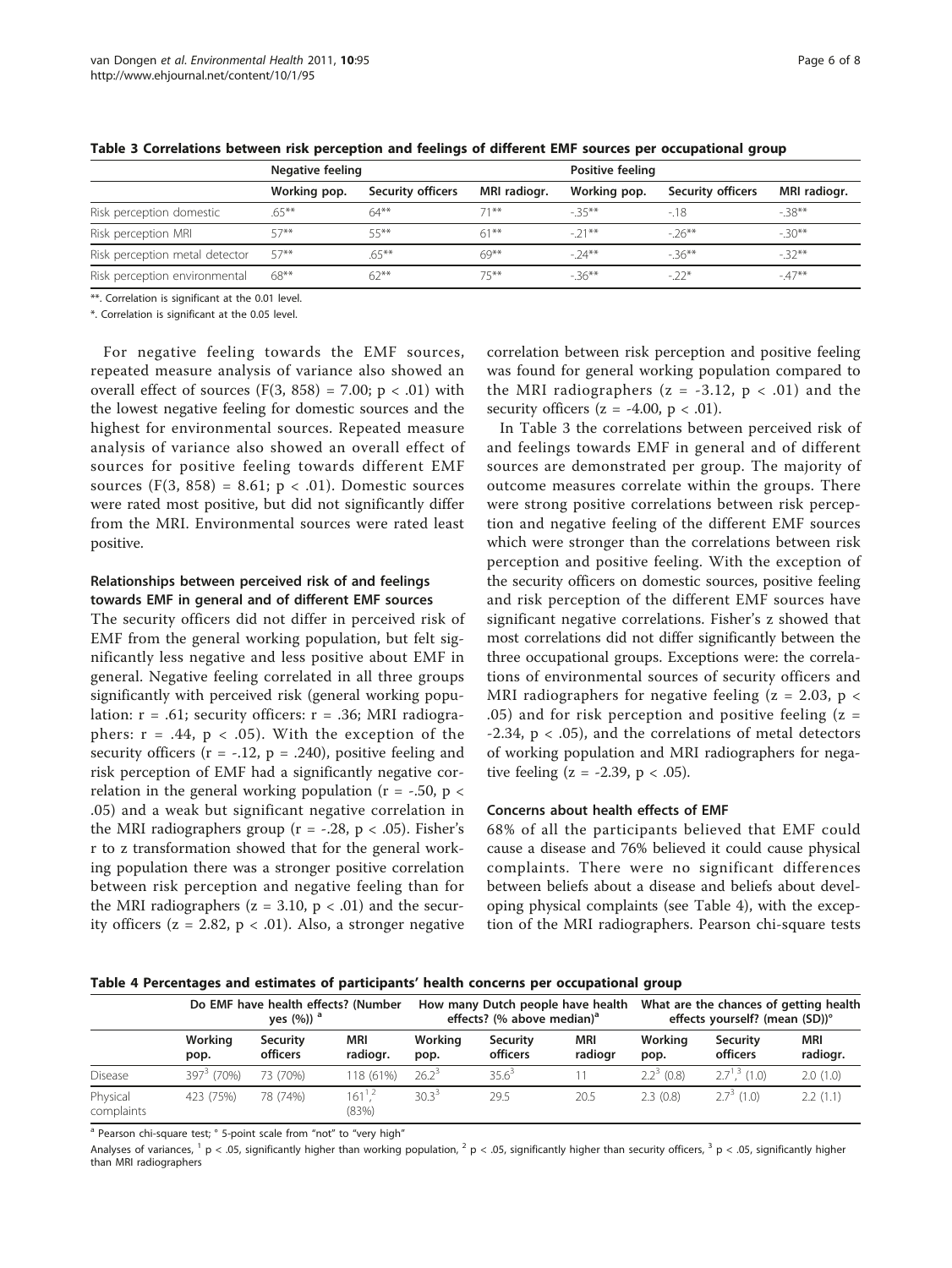showed that significantly more MRI radiographers believed that people could get physical complaints from EMF compared to the working population and security officers.

Also, a lower percentage of the MRI radiographers had the opinion that over 10,000 Dutch people a year have physical complaints due to EMF compared to the other 2 groups. Analysis of variance showed that security officers rated the chances of getting a disease themselves as significantly higher than the general working population and the MRI radiographers, and the chances of getting physical complaints themselves significantly higher than MRI workers (see Table [4](#page-5-0)).

### **Discussion**

This study shows that not all occupational groups have the same risk perception of EMF and EMF sources. The MRI radiographers rated EMF and different EMF sources as less hazardous for health than did the general working population and the security officers. Ratings of the security officers did not differ much from the general working population. In line with earlier studies, all three groups rated the less voluntary and less controllable environmental sources as a higher risk for health than the more voluntary and more controllable domestic sources [[3,18](#page-7-0)-[21](#page-7-0)]. Negative feeling towards EMF were associated with a higher perceived risk [[11](#page-7-0)]. Additionally, more than two third of the participants believed that EMF could cause adverse health effects..

This study has some limitations that need to be addressed. First, the study presents cross-sectional data and can not show the dynamic relationships between the variables. Therefore, only descriptive analyses were performed, demonstrating differences between the occupational groups. Second, the precise occupations of the general Dutch working population are unknown. We excluded participants who reported working with devices close to EMF exposure limits, but whether they work with other EMF sources, and of what category, is not known. Therefore, this group serves primarily as a control group to compare with the two specific occupational groups. Also, the exact dose and duration of EMF exposure per individual within the specific occupational groups is not known. However, it seems unlikely that these individual differences in exposure would affect the differences in perceived risk and health concerns between occupational groups to a large extent.

The two occupationally-exposed groups differed in their perception of health risk of EMF and EMF sources. MRI radiographers' perceptions of risk were lower than those of the security officers, although they work with equipment with EMF strengths closer to the exposure limit than security officers. The level of occupational EMF exposure does not seem to influence the risk

perception of employees. Experience, training, as well as being more technology-orientated might affect risk perception of EMF. MRI radiographers have more education and training in their occupational EMF source - the MRI - than the security officers have in the metal detector and are probably more technology-orientated than security officers as their job is more technical. However, it should be noted that MRI radiographers are only made aware of possible health effects, apart from the risk of missiles, in training in safety precautions to avoid acute effects, such as nausea, dizziness, and metal taste in the mouth. No information is given about other possible adverse health effects. It thus seems likely that training is not the only explanation for the differences between MRI radiographers and security officers.

Security officers had an ambivalent attitude towards the metal detector, as they reported more negative as well as more positive feelings towards the metal detector. Focus group interviews, conducted prior to the present study to develop the questionnaire (data unpublished), showed that security officers are only taught that EMF is a non-ionizing radiation and that therefore, no special safety precautions are necessary. Also, most security officers are employed for less than five years, so this profession might be seen as a just in between job, which may make them less devoted to their job and less interested in what is needed for the job - the metal detector. Furthermore, the metal detector is a device to aid security officers in their work, but is less essential for their work. As proposed by the Affect Heuristic [[14\]](#page-7-0), some security officers may think more positively about the metal detector because it makes their job easier while at the same time they are concerned about adverse health effects. Others might think more negatively about the metal detector as a result of a lower perceived benefit and higher perceived risk of the metal detector. One reason that MRI radiographers are more positive towards the MRI, might be that the MRI is essential for the job of the MRI radiographers and therefore the benefits might be more apparent.

Participants' beliefs about EMF causing a disease, such as cancer, or causing physical complaints, such as dizziness or headache, did not differ much. This suggests that people do not take into consideration the different mechanisms causing complaints or causing disease. As MRI radiographers have a better medical education and deal with seriously ill patients on day to day basis, they might be aware of this and therefore do make a distinction herein.

Risk communication by the authorities or employers often uses technological and numerical information to explain certain risks [[2](#page-7-0),[13\]](#page-7-0), in order to reduce the (potential) risk perception. But anticipating on feelings